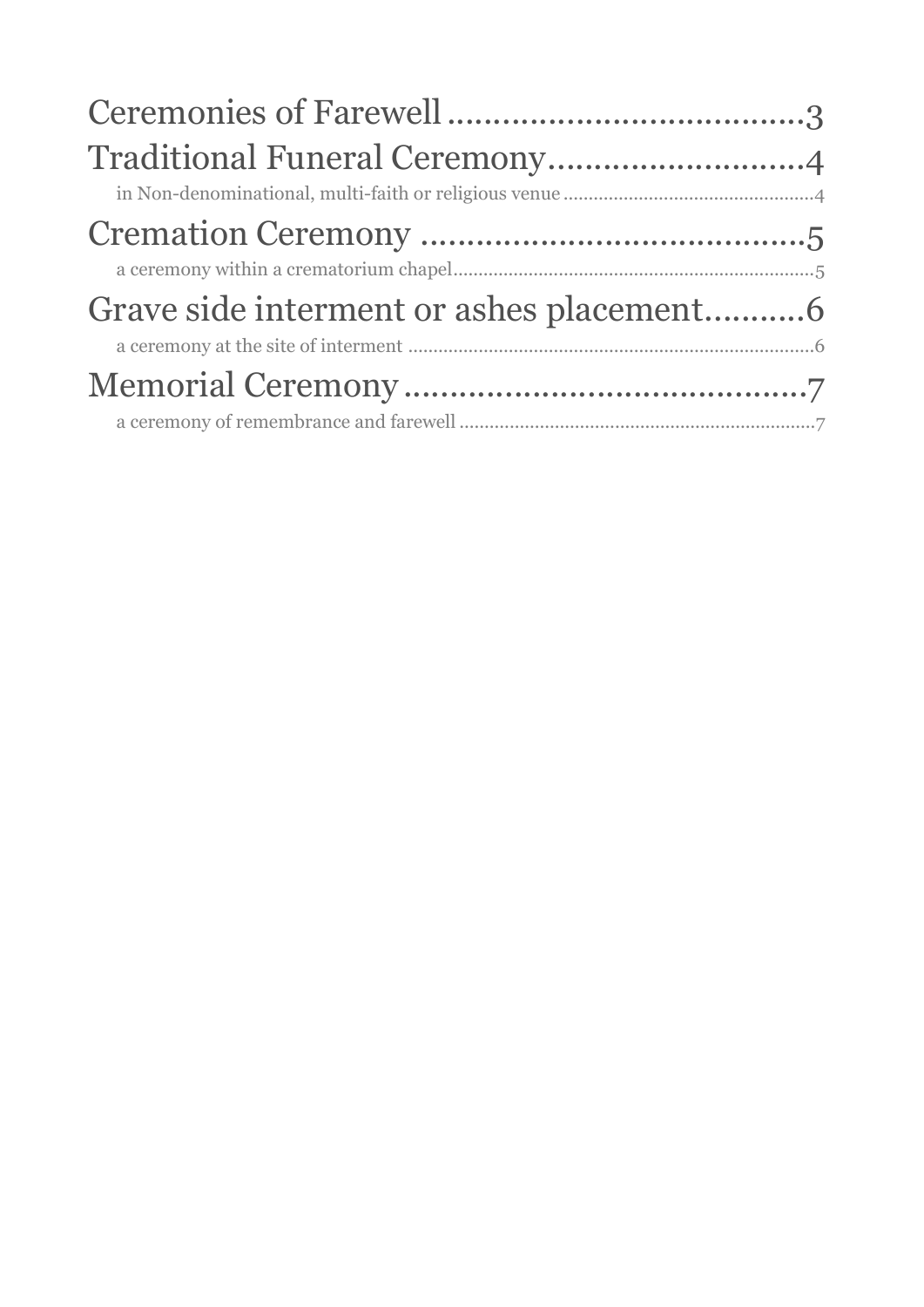## Ceremonies of Farewell

When a loved one dies, whether it's planned for or sudden, it's hard to know where to begin, and easy, very easy to feel completely overwhelmed by everything you are experiencing and having to manage.

I can help you to create a service of farewell that remembers and celebrates your loved one. Its a service in which their and the preferences and circumstances of the family and the circumstances of those attending the service are taking into account.

I genuinely seek to assist people to honor and remember someone who has been a significant part of their lives; and help those grieving begin adjusting to life after the loss.

*Just a note:* some services, like those which may include the scattering of ashes at sea, or a military or other organisational element or presence may dictate necessary changes to the service. I will always be flexible and compassionate, and I do ask the same of my clients.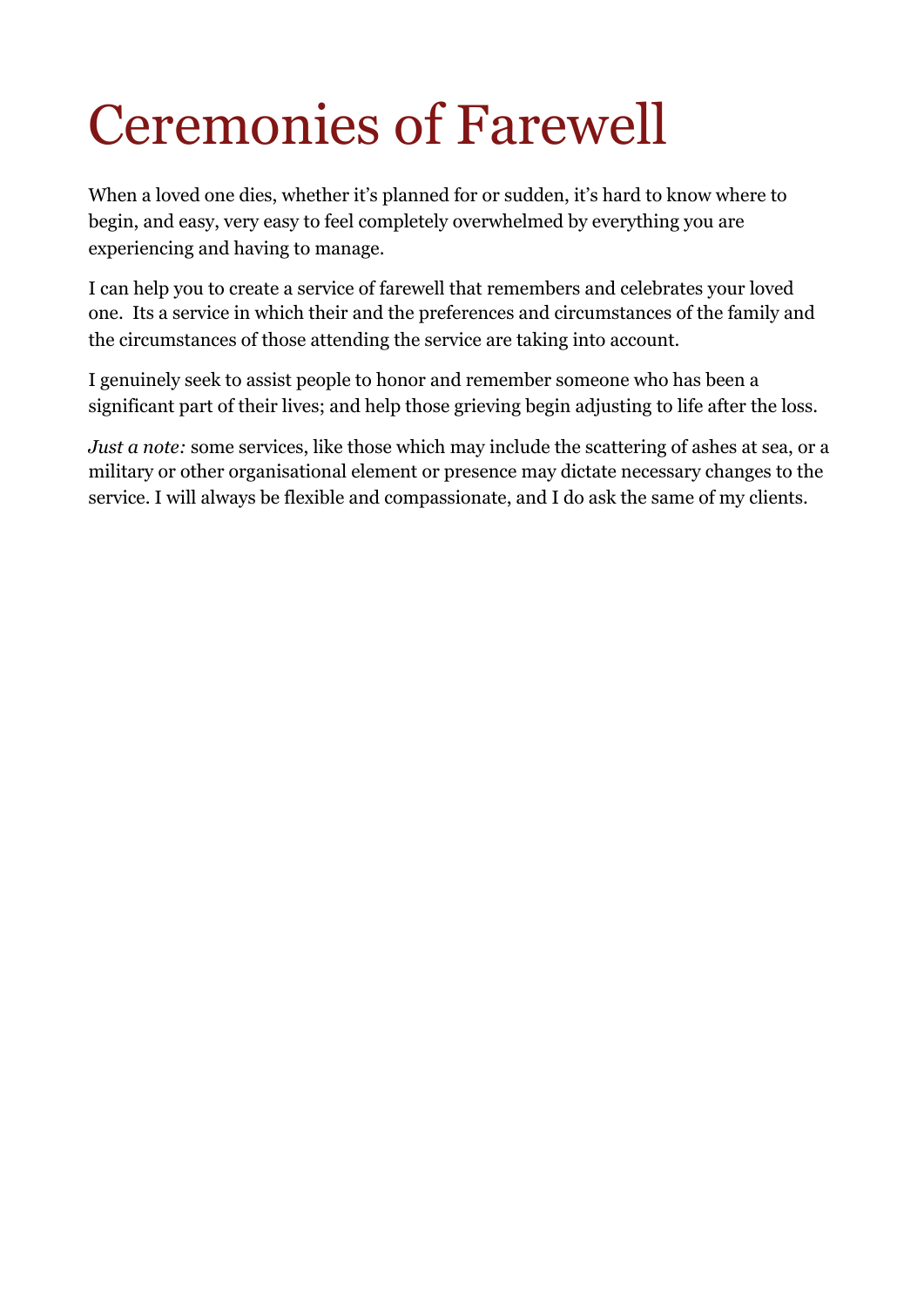## ONE Traditional Funeral **Ceremony**

in Non-denominational, multi-faith or religious venue

## \$380-\$580

I am very happy to officiate over a funeral in a venue of our choosing, including with the permission of any religious leader within a chapel, church, temple or other spiritual or faith based gathering place.

In the ACT there are a number of simply beautiful venues that enable those who have lost a loved one, a friend or a colleague to come together in celebration of a life lived and farewell.

To facilitate this service, I will:

- liaise with your chosen funeral director
- meet with you at your home (or venue of your choice)
- talk with you and your family members to discuss your wishes for the funeral service
- if needed, assist with ideas for readings, music and other ways to memorialise your loved one
- prepare and script the service
- liaise with others who will play a role in the funeral service; as readers, or performers
- travel to the venue (within 30 Kim of the ACT Border
- officiate the funeral ceremony of between 20 minutes to 1 hour.
- provide a copy of the prepared script

- extensive travel (for more than 30 KM outside of Canberra);
- unforeseen or unusual expenses
- accommodation costs
- if requested, writing a eulogy (and submitting it for your approval)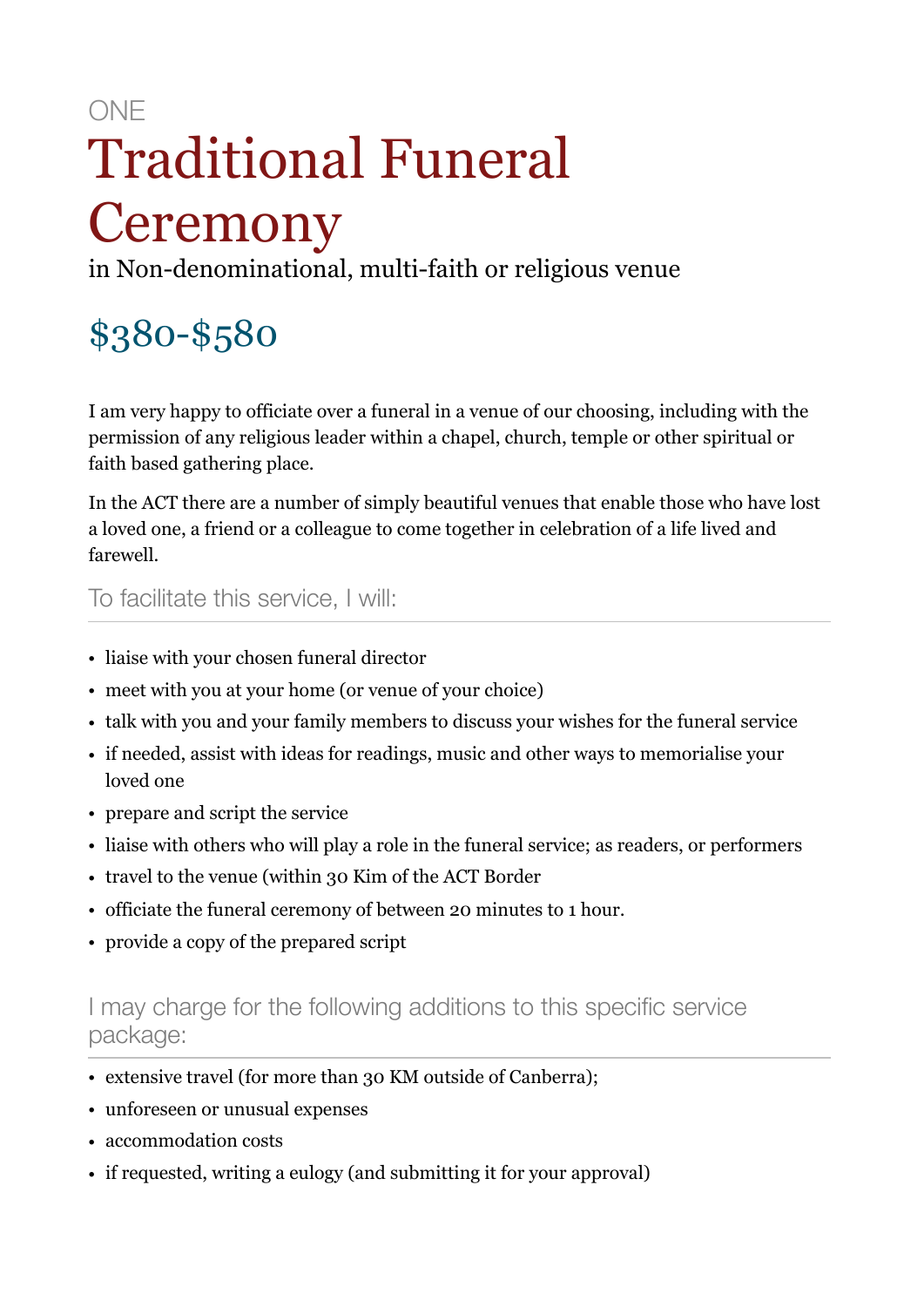### TWO Cremation Ceremony a ceremony within a crematorium chapel

## \$380-\$580

A service of farewell within a chapel at a crematorium. the service is usually very similar to a traditional funeral service.

To facilitate this service, I will:

- liaise with your chosen funeral director and chapel staff
- meet with you at your home (or venue of your choice)
- talk with you and your family members to discuss your wishes for the service
- if needed, assist with ideas for readings, music and other ways to memorialise your loved one
- prepare and script the service
- liaise with others who will play a role in the service; as readers, or performers
- travel to the venue (within 30 Kim of the ACT border)
- officiate the interment ceremony of between 20 minutes to 1 hour.
- provide a copy of the prepared script

- extensive travel (for more than 30 KM outside of Canberra);
- unforeseen or unusual expenses
- accommodation costs
- if requested, writing a eulogy (and submitting it for your approval)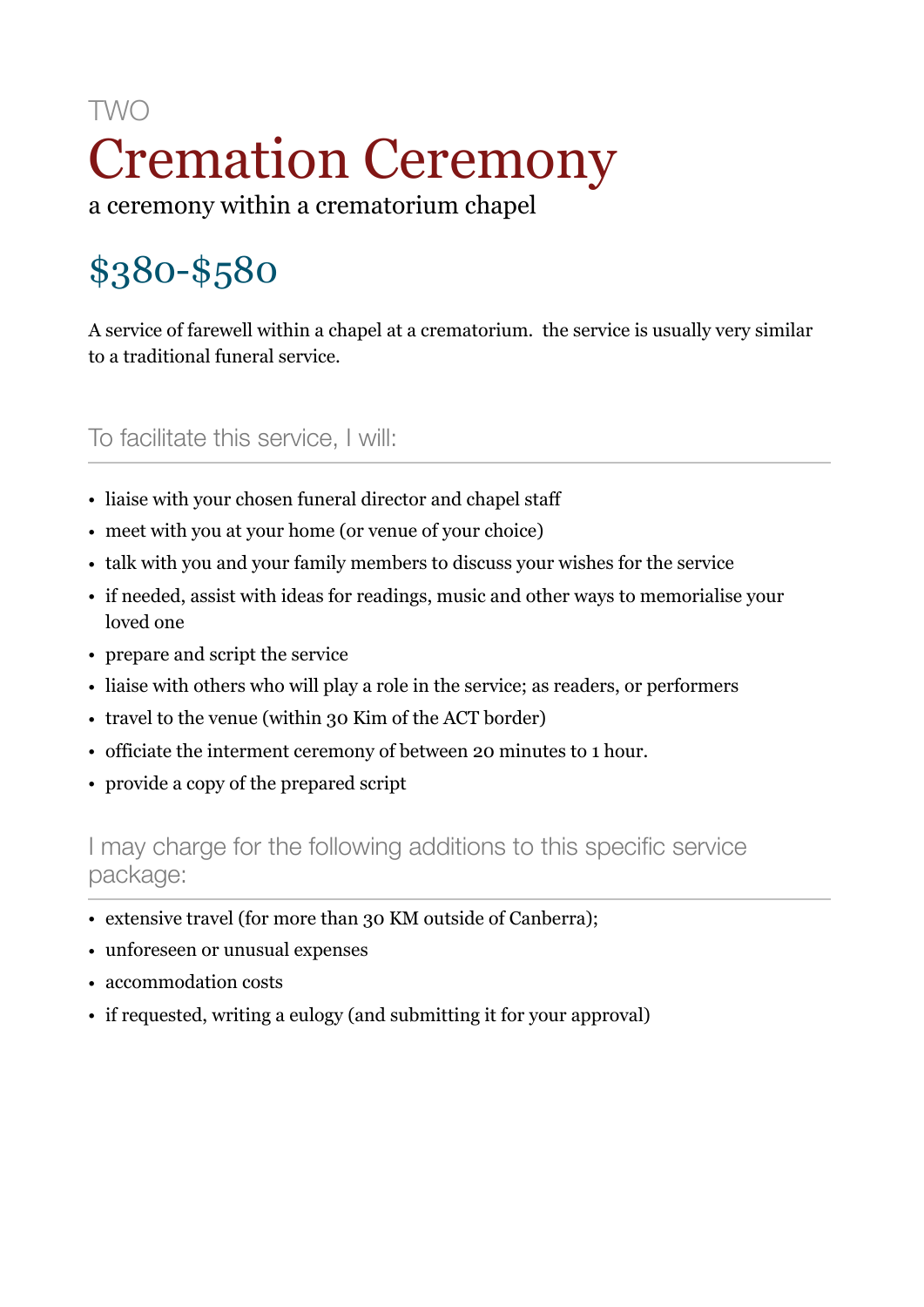### **THRFF**

## Grave side interment or ashes placement

a ceremony at the site of interment

## \$280-\$500

I can work with you and your family to create a committal ceremony that will enable a graveside interment or the placement or burial of ashes.

#### To facilitate this service, I will:

- liaise with your chosen funeral director
- meet with you at your home (or venue of your choice)
- talk with you and your family members to discuss your wishes for the funeral service
- if needed, assist with ideas for readings, music and other ways to memorialise your loved one
- prepare and script the service
- liaise with others who will play a role in the service; as readers, or performers
- travel to the venue (within 30 Kim of the ACT border)
- officiate the interment ceremony of between 20 minutes to 1 hour.
- provide a copy of the prepared script

- extensive travel (for more than 30 KM outside of Canberra);
- unforeseen or unusual expenses
- accommodation costs
- if requested, writing a eulogy (and submitting it for your approval)